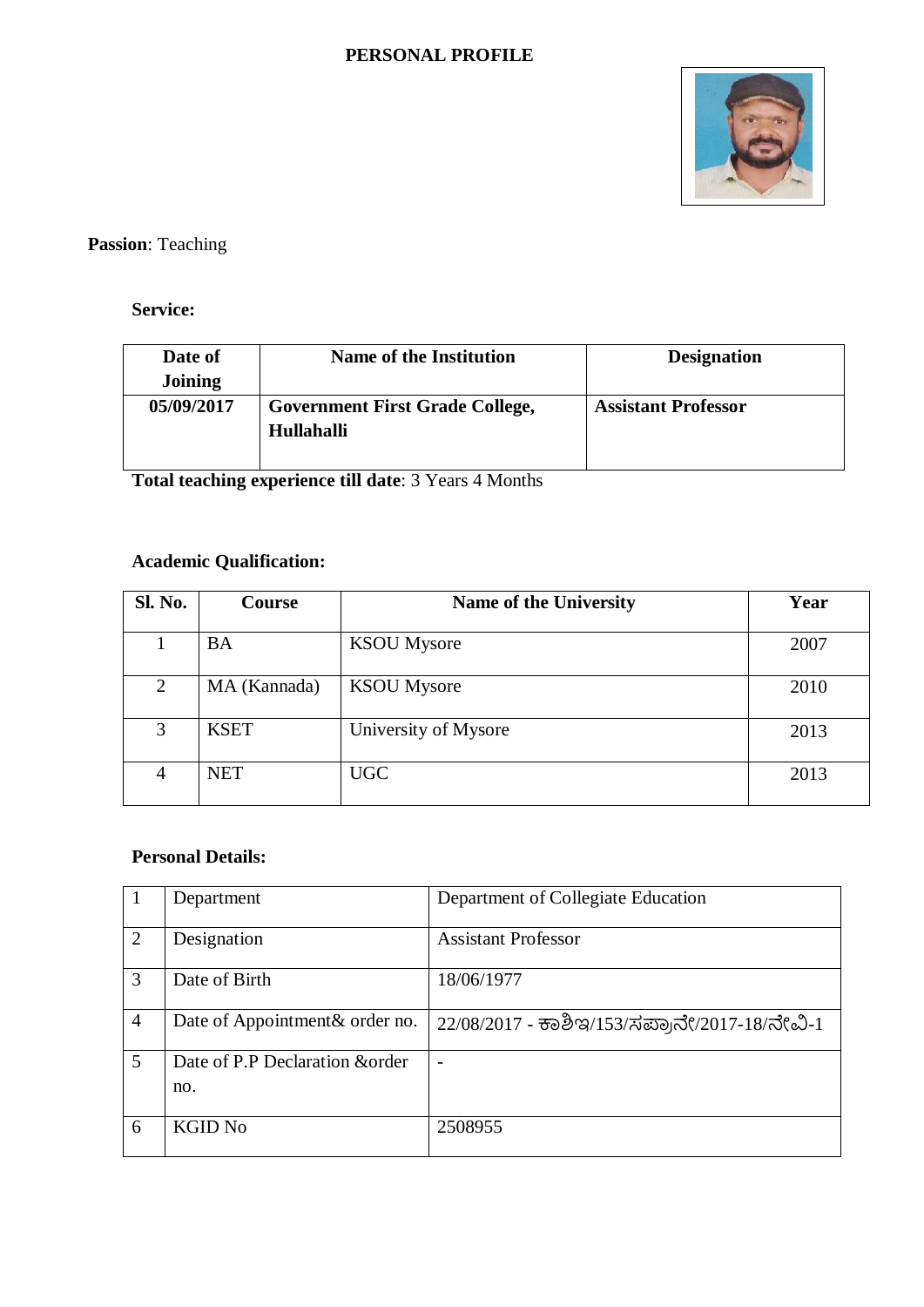| $\overline{7}$ | PAN <sub>No</sub>  | BWKPB3982K         |
|----------------|--------------------|--------------------|
| 8              | PRAN <sub>No</sub> | 110050831229       |
| 9              | Aadhaar No         | 7065 7420 5552     |
| 10             | Voter ID No        | KT/16/117/579556   |
| 11             | Passport No        | <b>NA</b>          |
| 12             | E-Mail             | Bayoma77@gmail.com |
| 13             | Contact no         | 9008937815         |
| 14             | <b>Blood Group</b> | $O+$               |

# **Professional Courses Completed during the Service:**

| Sl.No. | <b>Course</b>                            | <b>Held at</b>                             | Duration $(from - to-)$       |
|--------|------------------------------------------|--------------------------------------------|-------------------------------|
| 1      | <b>Orientation Course</b>                | <b>HRDC</b> Mysore University              | $25/10/2018 -$<br>21/11/2018  |
| 2      | <b>Refresher Course</b>                  | $\overline{a}$                             | -                             |
| 3      | <b>Teacher Empowerment</b><br>Training   | $\overline{\phantom{0}}$                   |                               |
| 5      | <b>Computer Literacy</b><br>Examination. | <b>KEONICS</b>                             | 27/11/2016                    |
| 6      | <b>Refresher Course</b>                  |                                            |                               |
| 7      | Any other                                | <b>Foundation Course</b><br>(HEA Dharawad) | $21/12/2019$ to<br>10/01/2020 |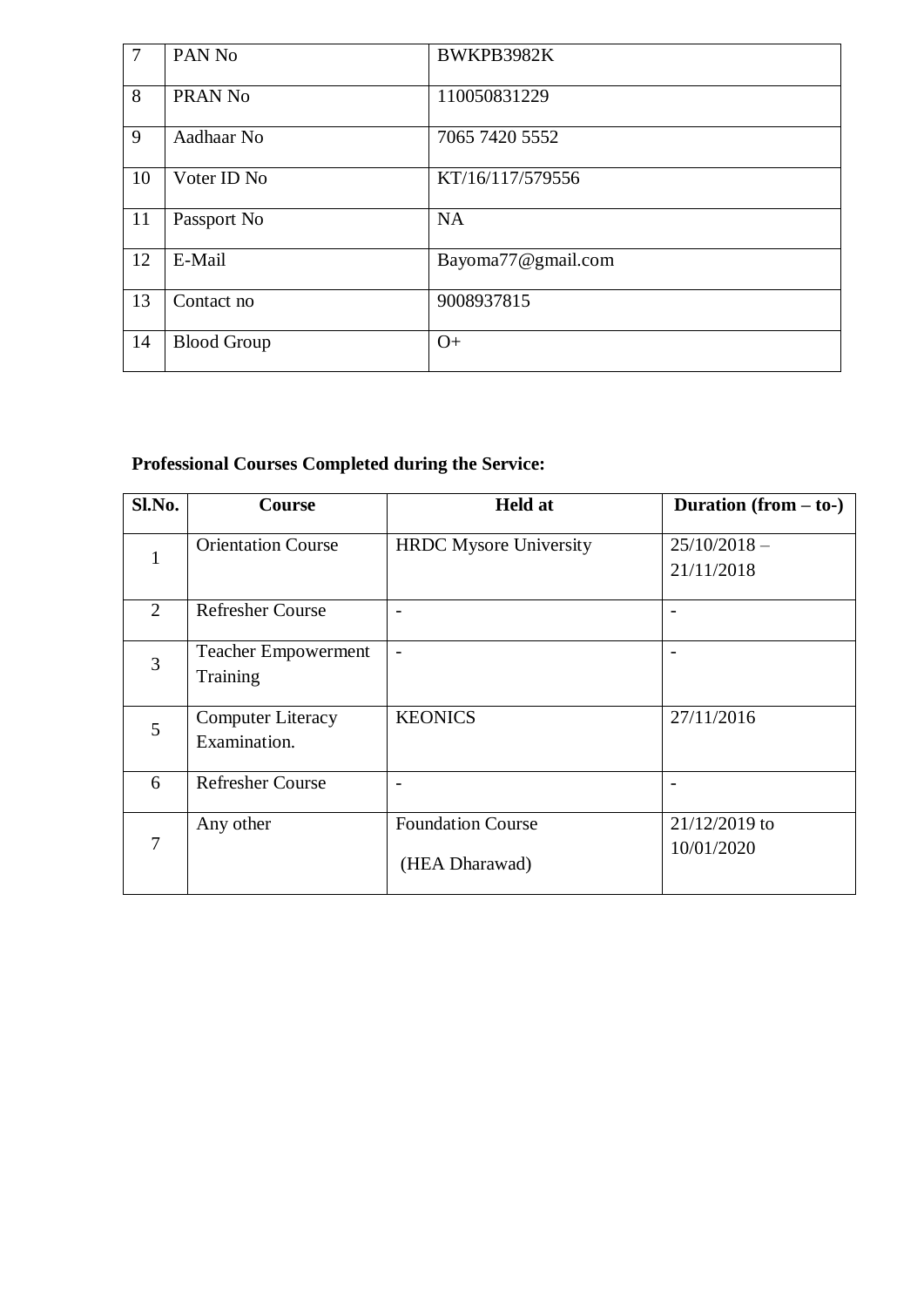## **Details of Participation and Paper presentation, publications in International/National/State level seminars, conferences and Workshops and Programmes Organized:**

| Sl. | Topic                    | Seminar/Conference/Workshop/ | Place | Date | Mode                         |
|-----|--------------------------|------------------------------|-------|------|------------------------------|
| No. |                          | Article                      |       |      | (presented/<br>participated) |
|     | $\overline{\phantom{0}}$ | $\overline{\phantom{0}}$     |       |      | $\qquad \qquad$              |
| 2   | $\overline{\phantom{0}}$ |                              |       |      | $\overline{\phantom{0}}$     |
| 3   | $\overline{\phantom{0}}$ |                              |       |      | $\overline{\phantom{0}}$     |

Conferences/Symposium/Workshops – Attended, presented and lectures delivered

|                      | Total |              |             | During entire Service |              |             | During last |             |             |
|----------------------|-------|--------------|-------------|-----------------------|--------------|-------------|-------------|-------------|-------------|
|                      |       |              |             |                       |              |             | 5 years     |             |             |
|                      | A     | $\mathbf{P}$ | $\mathbf R$ | A                     | $\mathbf{P}$ | $\mathbf R$ | A           | $\mathbf P$ | $\mathbf R$ |
| International        |       |              |             |                       |              |             |             |             |             |
| National             |       |              |             |                       |              |             |             |             |             |
| Uni/Regional         |       |              |             |                       |              |             |             |             |             |
| Local<br>(E-Content) | 1     |              |             | 1                     |              |             | 1           |             |             |

A – attended, P – Presented, R – Resources Person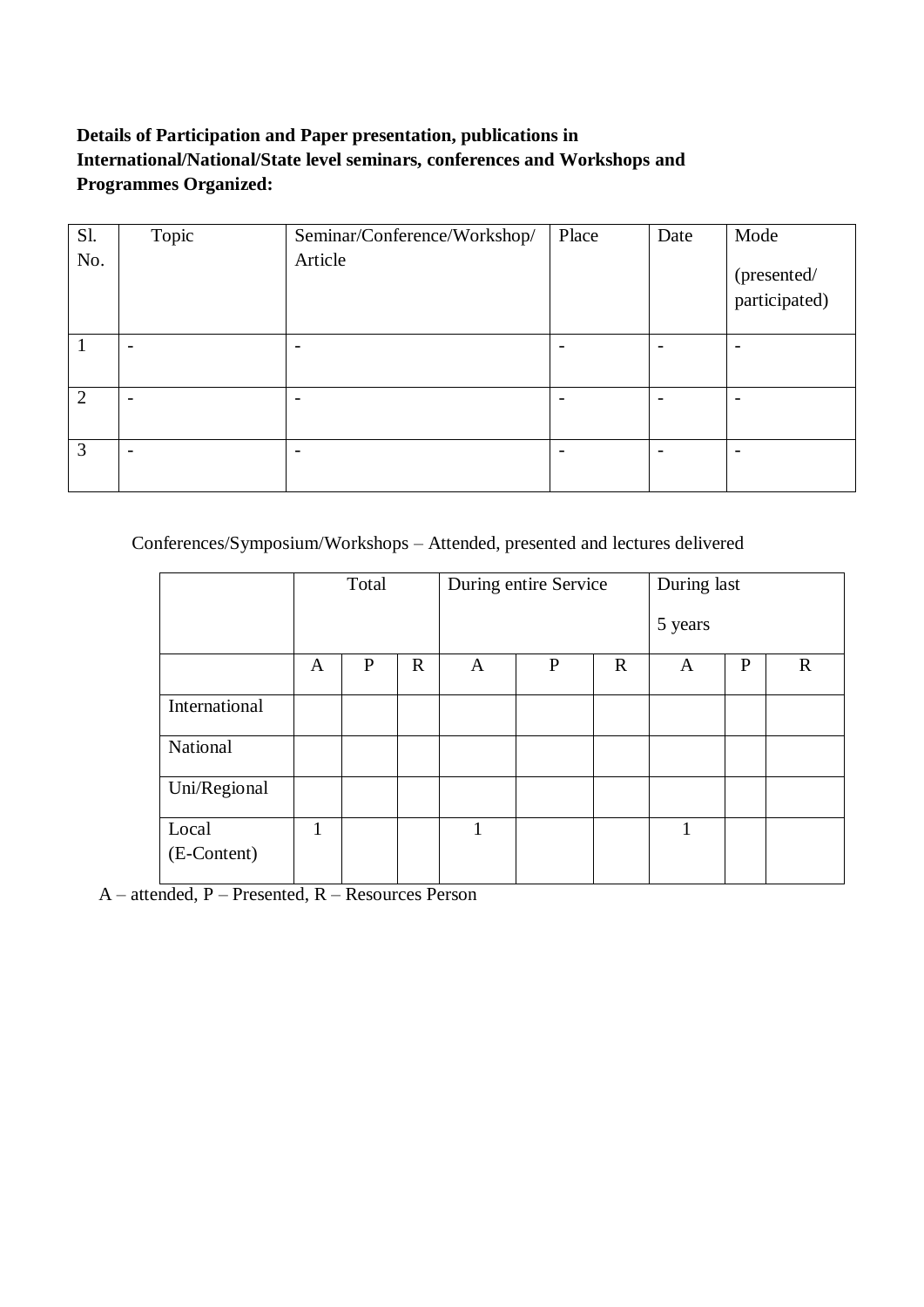# **Research Articles/Books published:**

|                          | Level                           | Total                    | Before                   | After                    | During                   |
|--------------------------|---------------------------------|--------------------------|--------------------------|--------------------------|--------------------------|
|                          |                                 | (in)<br>numbers)         | joining<br>service       | joining<br>service       | the last<br>5 years      |
| Research<br>articles     | International (ISSN)            | $\overline{a}$           | $\sim$                   | $\overline{a}$           | $\overline{\phantom{a}}$ |
|                          | National (ISBN)                 | $\overline{a}$           | $\overline{a}$           |                          | $\overline{a}$           |
| Conference proceedings   |                                 | $\overline{a}$           | $\sim$                   | $\overline{a}$           | $\overline{\phantom{a}}$ |
| Subject<br><b>Books</b>  | National                        | $\overline{\phantom{a}}$ | $\overline{\phantom{a}}$ | $\overline{\phantom{a}}$ | $\overline{\phantom{a}}$ |
|                          | state level                     | $\overline{a}$           | $\overline{a}$           | $\overline{\phantom{0}}$ | $\blacksquare$           |
|                          | Local publishers                | $\overline{\phantom{0}}$ | $\overline{\phantom{a}}$ | $\overline{a}$           | $\overline{\phantom{m}}$ |
| Chapters in<br>knowledge | National                        | $\overline{\phantom{0}}$ | $\overline{a}$           | $\overline{a}$           | $\blacksquare$           |
| based                    | state level                     | $\blacksquare$           | $\sim$                   | $\overline{a}$           | $\overline{\phantom{a}}$ |
| volumes                  | Local publishers                | $\overline{\phantom{a}}$ | $\overline{\phantom{a}}$ | $\overline{\phantom{a}}$ | $\overline{\phantom{a}}$ |
|                          | University /                    | $\overline{\phantom{a}}$ | $\overline{\phantom{a}}$ | $\overline{\phantom{0}}$ | $\overline{\phantom{a}}$ |
|                          | Regional                        |                          |                          |                          |                          |
| Academic                 | Creative books<br>(Poems/Drama) | $\overline{a}$           | $\blacksquare$           | $\overline{\phantom{0}}$ |                          |
|                          | Criticism                       | $\overline{\phantom{0}}$ | $\overline{a}$           | $\overline{a}$           | $\blacksquare$           |
|                          | Reviews                         | $\qquad \qquad -$        | $\overline{\phantom{a}}$ | $\overline{\phantom{a}}$ | $\qquad \qquad -$        |
|                          | Translation                     |                          |                          |                          |                          |
| Non<br>Academic          | <b>Popular Articles</b>         | $\overline{a}$           | $\overline{a}$           | $\overline{a}$           | $\overline{a}$           |
|                          | Local news papers               | $\overline{\phantom{0}}$ | $\overline{\phantom{a}}$ | $\overline{\phantom{a}}$ | $\overline{\phantom{a}}$ |
|                          | Magazine                        | $\overline{\phantom{0}}$ | $\blacksquare$           |                          | $\overline{\phantom{a}}$ |
|                          | Any other                       | $\overline{\phantom{a}}$ | $\overline{\phantom{a}}$ | $\overline{\phantom{0}}$ | $\qquad \qquad -$        |
|                          | Grand total                     | $\overline{\phantom{0}}$ | $\overline{\phantom{a}}$ | $\overline{a}$           | $\overline{\phantom{a}}$ |